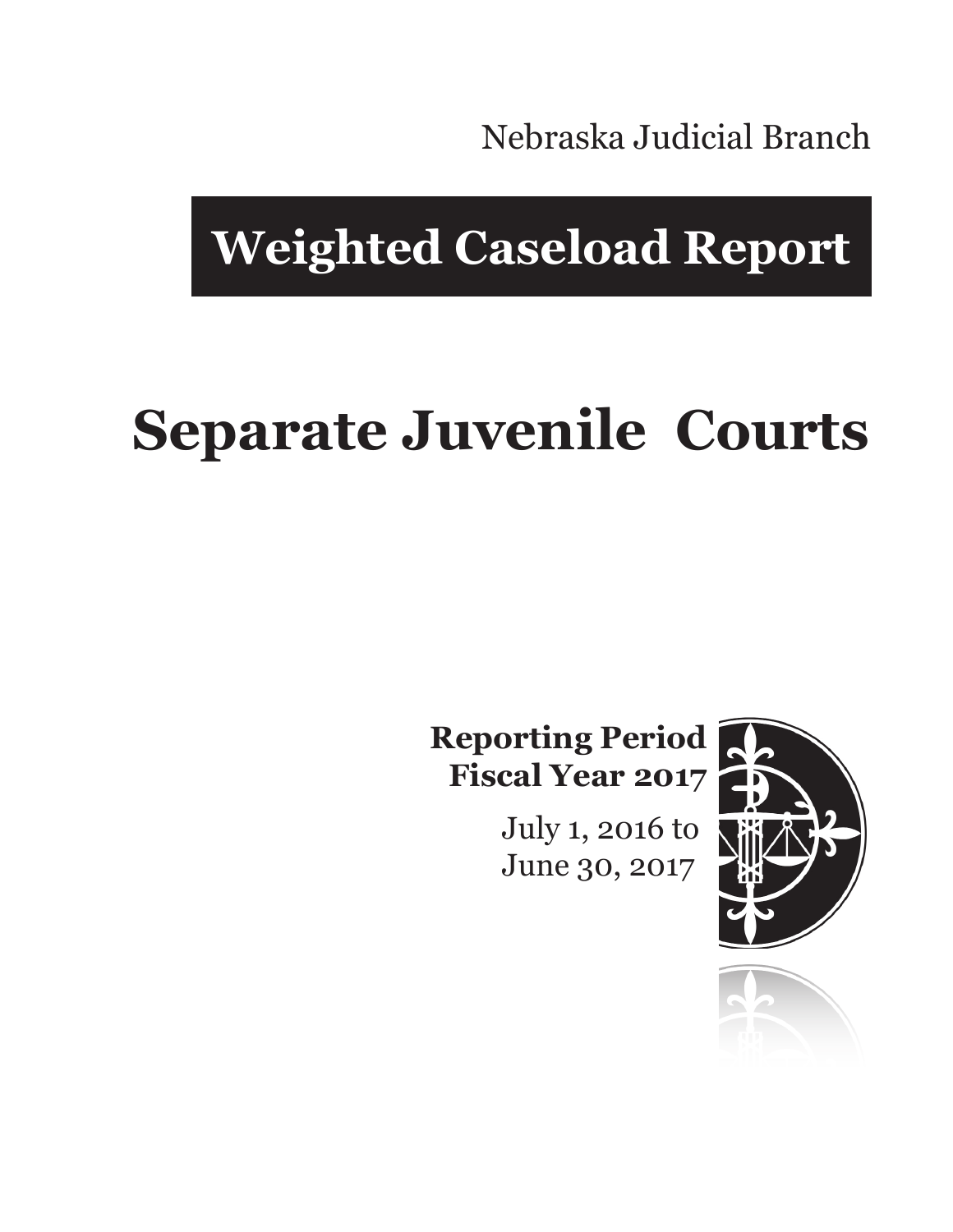### Nebraska Separate Juvenile Courts Weighted Caseload Report

#### **Calendar Year 2017 (July 1, 2016 — June 30, 2017)**

This Weighted Separate Juvenile Court Caseload Report contains caseload statistics for Nebraska's three separate Juvenile Courts. The judiciary of Nebraska currently assesses the need for judicial positions using a weighted caseload method based on cases opened. Weighted caseload systems provide objective, standardized determinations of resource needs.

*No quantitative judgeship assessment method, including a weighted caseload system will determine the exact number of judges required within a judicial district. But quantitative methods, such as weighted caseload can approximate the need for judgeships and provide a point of reference or standard for comparing relative need among judicial districts. Other measures, both qualitative and quantitative, may be used in conjunction with the weighted caseload standard calculation to support the assessment of judicial need. In particular, should the standard calculation show the need for a fractional judge (less than the full-time equivalent), additional assessments as to the relative workload per judge within a district and travel per judge may be useful. Also, other useful measures may include analyses of budget constraints, population trends, and other factors that may differentially affect the need for judges across districts.*

**Mission of the Nebraska Administrative Office of the Courts:**

Under the direction of the Nebraska Supreme Court, the Administrative Office of the Courts' mission is to ensure the public has equal access to justice, using leadership, education, technology, and administrative services to implement consistent, efficient, and effective court practices.



**Corey R. Steel | Nebraska State Court Administrator Nebraska Supreme Court**

Rm. 1213 State Capitol | P.O. Box 98910 | Lincoln, NE 68509 T 402.471.3730 | F 402.471.2197 www.supremecourt.ne.gov